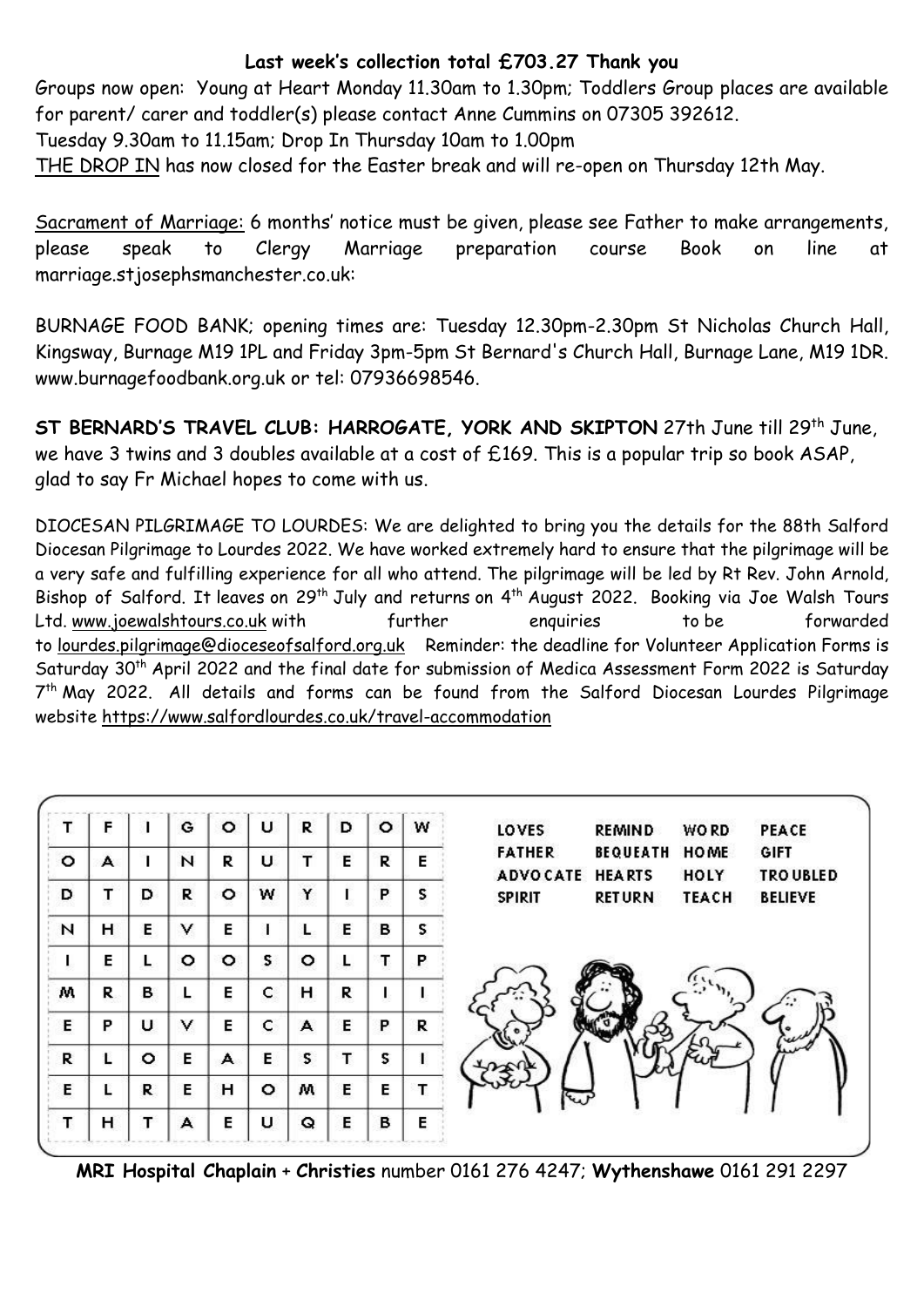## ST. BERNARD'S PARISH NEWSLETTER Sixth Sunday of Easter  $SUNDAY 22<sup>m</sup> MAY 2022$

**Clergy: Mgr. Michael J Kujacz Address St. Bernard's R C Church, Burnage Lane, Manchester M19 1DR Tel 0161 432 3628 [michaelkujacz@hotmail.com](mailto:michaelkujacz@hotmail.com) STAY WITH US ON OUR JOURNEY** 

**6th Easter Page 273 You tube:"St Bernard's Burnage" May: Month of Our Lady**



As Eastertide unfolds, we feel the power and influence of the Spirit growing. This is the Spirit who raised Jesus from the dead, and the Spirit who brings the Church to birth at Pentecost. As we journey towards Pentecost - the climax of the Easter Season - we should be considering the presence of the Spirit in the Church today: the reconciler of disputes, the solver of problems, true inspiration for the family of God on our journey to the New Jerusalem! From this side, Pentecost is about promise: the Lord at the Last Supper promises that He and the Father will be "at home" with

these and all his words. We believe that all Scripture is "inspired" - the word of the Spirit - so as we listen or proclaim this Sunday let us look for the fulfilment of the promise made by the Lord.

Let us pray for the people of the parish of St. Mary and St. John Fisher, Denton, and for Fr. Peter Kinsella, their parish priest. We pray for their parish primary schools, for St. Thomas More College, and for the Sion Community. May they know Christ's gift of perfect peace.

Pope Francis Tweet: "The joy of knowing we are loved by God, despite our infidelities, enables us to face the trials of life to emerge from them better. It is in living this joy that constitutes our being true witnesses, because joy is the distinctive sign of a Christian."

THE HOLY FATHER'S INTENTIONS for May: Let us pray [together](https://twitter.com/hashtag/PrayTogether?src=hashtag_click) so that all young people, called to live life to the fullest, may discover in Mary's life the way to listen, the depth of discernment, the courage of faith, and dedication to service.

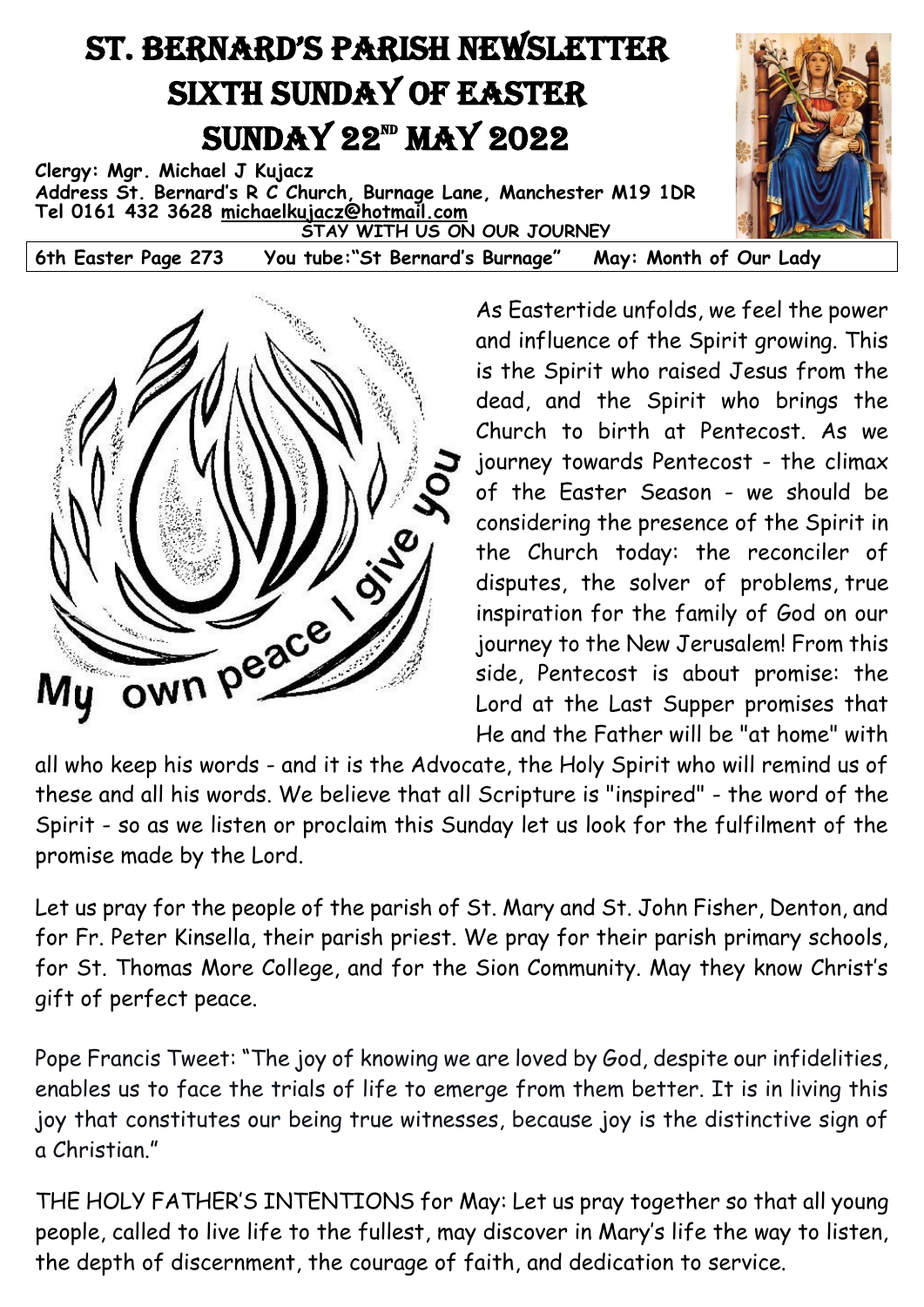This week's timetable

| Sixth Sunday of | $22nd$ May              | <b>Morning Mass</b>    | 10am             | Mass         |
|-----------------|-------------------------|------------------------|------------------|--------------|
| Easter          |                         | <b>Evening Mass</b>    | $6-00$ pm        | Mass         |
| Monday          | 23 <sup>rd</sup><br>May | Easter Weekday         | 9-30am           | Mass         |
| Tuesday         | $24th$ May              | *Funeral Service       | $*10$ am         | Mrs E Walsh  |
|                 |                         | Easter Weekday         | 6pm              | Exposition   |
|                 |                         |                        | 7pm              | Mass         |
| Wednesday       | 25 <sup>th</sup> May    | St Bede the Venerable  | $9 - 30$ am      | Mass         |
|                 |                         | *Requiem Mass          | $*12$ noon       | Ms R Leavey  |
| Thursday        | $26th$ May              | Solemnity: The         | $9 - 30$ am      | Mass         |
| <b>HOLY DAY</b> |                         | Ascension of the Lord  | 7pm              | Mass         |
| Friday          | 27 <sup>th</sup> May    | Feast: St Augustine of | $9 - 30$ am      | Mass         |
|                 |                         | Canterbury             |                  |              |
| Saturday        | 28 <sup>th</sup><br>May | Easter Weekday         | 11 <sub>am</sub> | Exposition & |
|                 |                         |                        |                  | Confessions  |
|                 |                         |                        | 12 Noon          | Mass         |
| Seventh Sunday  | 29 <sup>th</sup><br>May | <b>Morning Mass</b>    | 10am             | Mass         |
| of Easter       |                         | <b>Evening Mass</b>    | 6-00pm           | Mass         |

**Rota for Eucharistic Ministers** 

May 22<sup>nd</sup>: 10am Tony Kirstein and Christine Blackburn: 6pm Mary Teehan May 29th: 10am Bernie Kirstein and Binu Biju**: 6pm Comfort Mensa Rota for Liturgy of the Word Readers** during May on Sunday's 10am

T Richards, B Joseph, T Black

**Rota for Liturgy of the Word Readers** during June on Sunday's 10am

K Coutinho, C Robinson, T Black

Anyone interested in Reading at 6pm Sunday Mass please see Pat Jones, many thanks

**MASSES THIS WEEK:** Special Intentions for World Peace, the sick, Andy Dinan, Alan Johnson, Kathleen & Jim Hyland, Philomena Flatley, Breda Campbell, Jim Barrens, Eileen Conachey, Betty Fahey.

+ We remember Elizabeth Walsh and Rachel Leavey whose funerals take place next week. May they rest in peace.

In your prayers please remember: John MacCarron, John Monaghan, Gerard Clegg, Breda & Hughie Gallagher John Gorman, Alan Wilcock, Isla Murray, Natalie Forshaw, Bernard Howell, Kevin Mitchell, Karen Crowe, Fr. Moss O'Connell, Jim Campbell, Stella Carragher, Sheilagh & Steve Bridges, Paddy Lyons, Steven Moorhouse, Charlie McHugh, Stephen Bostock, Marie Fahey, Albert Oatley, Meg Warriner, Lilly Flaherty, Gerard Clark, Patrick Carragher, Martin Conway, Teresa Barrett, Margaret Bayhi, Katie Griffin, Ged Moran, Sal & Cam Lusco, Celia Meschi, Margaret Moran, Lilly Keane, Bridget O'Brien, Marcella McNevin , Nellie McHale, , Fr Leo Heakin, Michael Turner, Tony Rock, Deborah Kemp, Mark, Ann & Peter Lomas, Bernard Howell, Mary Boylan, Fr Bob Morrow, Angela Forbes, Eabha,Maureen Nash, Ellen Leach, Fr B Nancy Maguire, Therese Thompson, Denis Joyce, Margaret Walsh, Georgie Hegarty, Mgr Tom Mulheran, Rose Gibbons, David Brookes, Pat Gilligan, Joe Kelly, Christine Moores, MJK, Clare Bainbridge, Bernard Cartledge, Maureen, Annette Irving, Bernard, Sheila Taylor, Clare Hurd, Sr Philomena, Briege McAssey, Christine Moores,